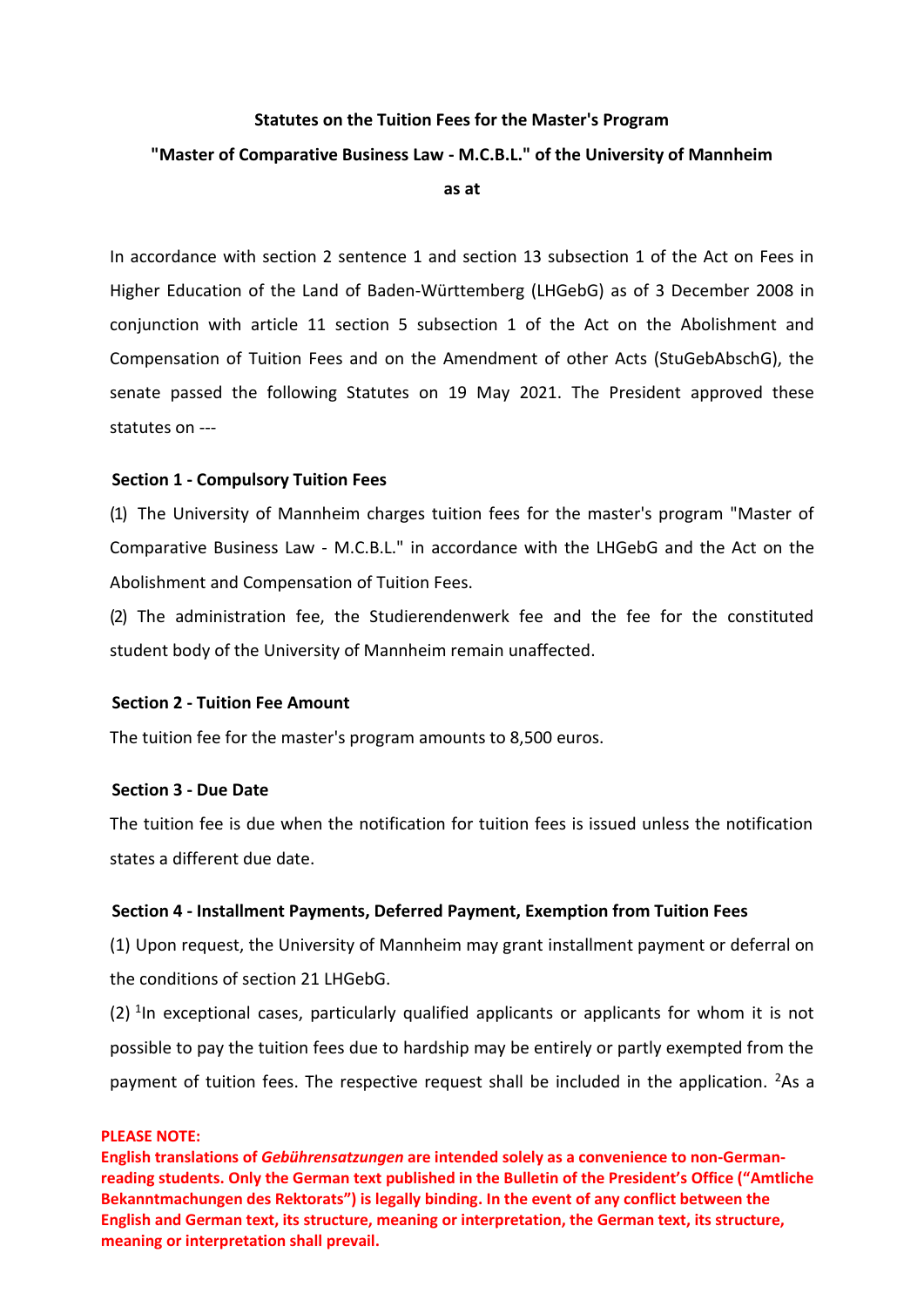rule, case of hardship in line with sentence 1, option 2 applies to students

1. who have custody of a child which was younger than 8 years old at the beginning of their studies and/or

2. whose disability in accordance with section 2 of the Ninth Social Code (SGB VIIII) impairs their studies.

<sup>3</sup>The admissions committee must decide on the exemption from tuition fees. If no selection process takes place, the examination committee decides on the matter.

<sup>4</sup>If a case of hardship in line with sentence 1 option 2 occurs after having submitted the application, students must file the request for the entire or partial exemption from tuition fees or the entire or partial reimbursement of tuition fees promptly as soon as they are aware of the circumstances. Once the application deadline has passed, students must submit their requests to the admissions committee. Once the enrollment period has passed, students must submit their requests to the examination committee.

(3) A scholarship does not exempt from the obligation to pay tuition fees.

(4) <sup>1</sup>The University of Mannheim may entirely or partly exempt individual students from tuition fees according to section 2 if charging tuition fees was unjust in the given situation. <sup>2</sup>On the same grounds, paid fees may be reimbursed.

### **Section 5 - Reimbursement of Fees at Disenrollment**

In case of disenrollment and upon request, tuition fees for the respective semester are to be reimbursed as follows:

a) disenrollment before the beginning of the lecture period: 8,500 euros.

b) disenrollment within the first four weeks of the second semester: 7,650 euros.

c) disenrollment after completion of the fourth week of the lecture period but still within the first six weeks of the lecture period of the first semester: 6,375 euros.

d) disenrollment after completion of the first six weeks of the lecture period of the first semester and before the beginning of the lecture period of the second semester at the latest: 4,250 euros.

e) disenrollment within the first four weeks of the second semester: 3,400 euros.

f) disenrollment after completion of the fourth week of the lecture period but still

### **PLEASE NOTE:**

**English translations of** *Gebührensatzungen* **are intended solely as a convenience to non-Germanreading students. Only the German text published in the Bulletin of the President's Office ("Amtliche Bekanntmachungen des Rektorats") is legally binding. In the event of any conflict between the English and German text, its structure, meaning or interpretation, the German text, its structure, meaning or interpretation shall prevail.**